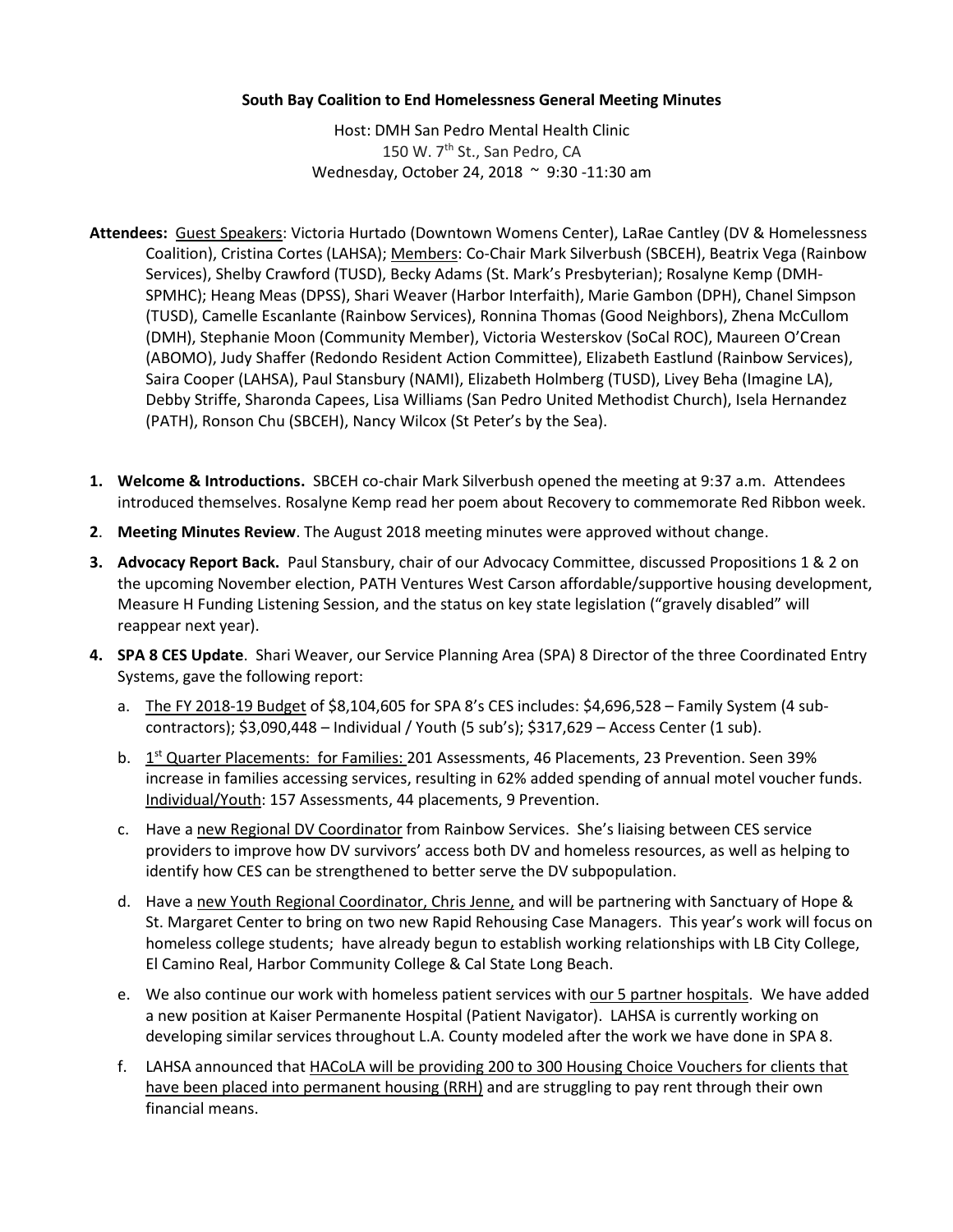**5. Domestic Violence Focus Group Report and Los Angeles Women's Needs Assessment**. Elizabeth Eastlund, Rainbow Services ED, first gave an overview of the DV and Homeless Services Coalition (DVHC). It is comprised of 80 organizations who examine system issues, provide training, and hold client-center work groups. The Coalition drives system change and gives voice to those with DV lived experience.

Victoria Hurtado gave the Findings presentation, while LaRae Cantley and Cristina Cortes interjected reflections from survivors. (Note: the following notes are supplements to the attached presentation.)

- a. Methodology. In recognition of cultural barriers, DVHC conducted the focus groups in Spanish, different Asian/Pacific Islander languages, and American Sign Language.
- b. Demographics. DV occurs in all populations, ethnicities, ages, and across all economic levels. 89% had experienced homelessness, 35% in the last 6 months.
- c. Key Finding 1: CES is a complicated system. Having to retell their story over and over made participants feel they were not believed, further traumatizing them. Calling 211 is also difficult. Participants are asked if they have a restraining order. Many do not because of the fear that the abuser will react with more anger, while others do not want to get law enforcement involved.
- d. Key Finding 2: For safety, DV agencies generally want to place victims in a different area, but participants want to stay where it's familiar. Some might have a stable job, or want their children to continue attending the same school and community center for after-school services. It's difficult to reestablish community connections, and to have conversations with teachers (once done, they are supportive).
- e. Key Finding 3: Survivors thought sharing with a landlord they were victims might elicit more compassion, but often find them insensitive saying "you look find to me."
- f. Key Finding 4: Being a self-advocate is very empowering. Participating in programs like CSH's Speak Up are important where they learn to have impactful voices.
- g. Recommendations: Cross-sector coordination and training with CES (which uses a Housing First approach) and DV (which uses a Safety-First approach) is needed. Community education, to help eliminate stigmas and teach in schools healthy relationships at an early age, are important to have.
- h. Needs Assessment: Every three years, DVHC conducts a needs assessment. For its Spring 2019 assessment, it wants to expand its focus beyond downtown LA, holding one of its five listening sessions in the South Bay. Front line staff will receive training and will likely go to encampments. SPA 8's new Regional DV Coordinator and CES staff will follow-up on this.
- i. Q&A.
	- i. More flex funding is needs to pay for non-traditional expenses such as childcare.
	- ii. Those identified to be part of the assessment can be of any age. Older participants have a more recognized understanding of how the trauma occurring when they were younger has impacted their lives.
	- iii. There needs to be a change in our collective narrative on how we offer services so we do not retraumatize victims regardless of when the abuse happened.
	- iv. Long Beach's LBGT Center was mentioned as a potential partner that works with the trans community.

## **6. Co-Chairs' Report.**

a. Mark reported on the Rapid Re-Housing Institute Conference, where he recently presented on an earlier study phase examining Homelessness Prevention and Diversion. The resources required and challenges